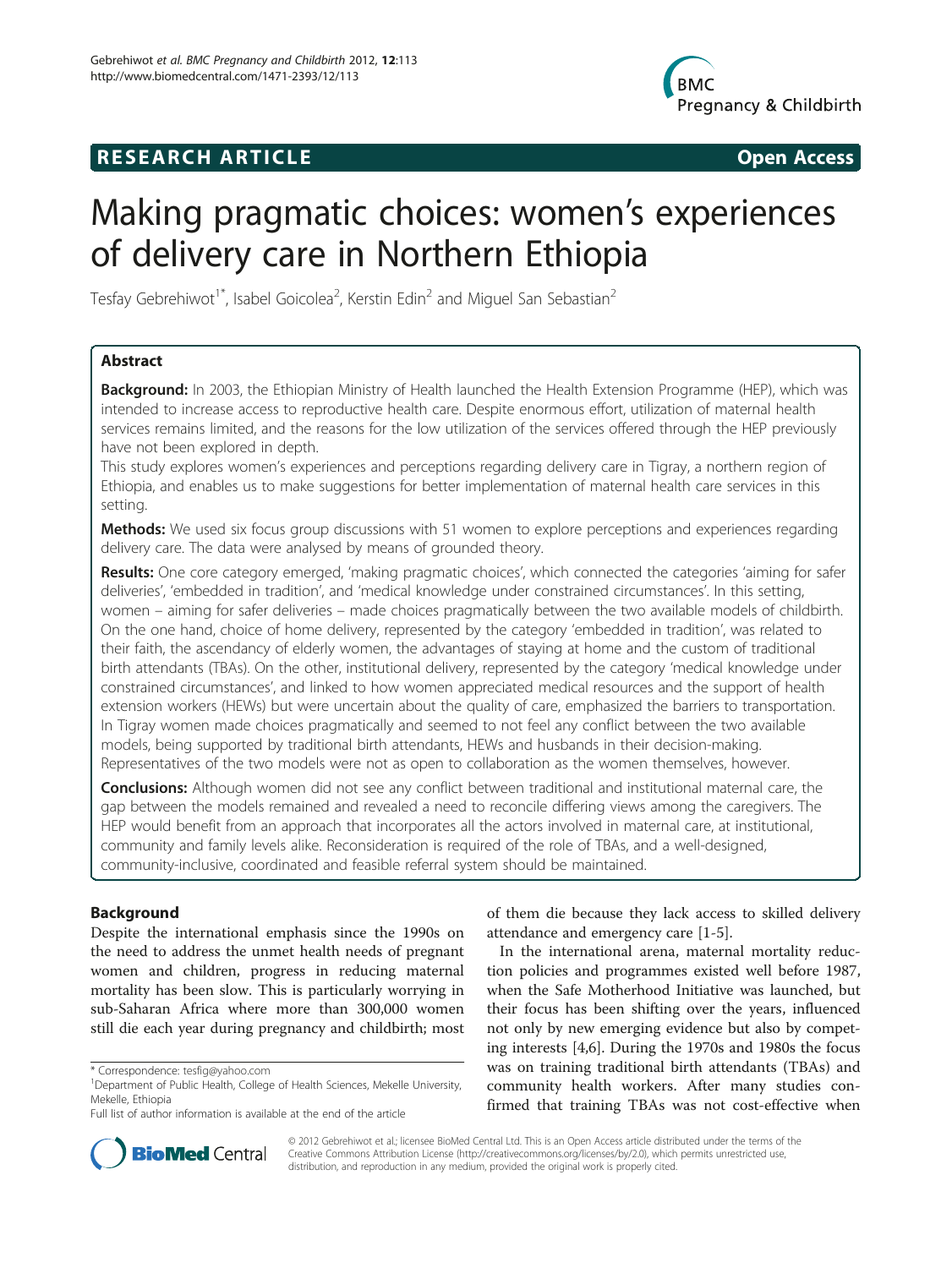compared with the provision of professional skilled care [[7,8\]](#page-9-0), training programs for TBAs were discouraged, as well as other community-based actions. Instead, programmes modified their focus to skilled delivery care and the implementation of emergency obstetric care services within health facilities [\[4,6,9,10](#page-9-0)]. Despite noteworthy achievements, focusing on the implementation of emergency obstetric care did not automatically result in women's better access to services [[6,9,11\]](#page-9-0). Currently, approaches such as the 'Partnership for maternal, newborn and child health initiative' from the World Health Organization (WHO) advocate for an integrative approach to maternal health care considering two key aspects of the continuum of care: (1) ensuring maternal health needs with a life cycle approach, and (2) providing maternal health care at the household, community and institutional level. In order to reduce maternal mortality all these actors should be mobilized to work together [\[12,13](#page-9-0)].

Although no universal recipe for scaling-up maternal and child health interventions exists, the architecture of the health system and the local social context must be understood [\[6,9,14](#page-9-0)]. Accordingly, to decrease maternal mortality and morbidity, countries need strong health systems that match care provided at the household and community levels. The health service should provide accessible, available, acceptable and good-quality family planning, abortion and antenatal care together with skilled delivery and postpartum care. All the reproductive health services should be connected to responsive and accountable emergency obstetric services for consultation, transportation and referral [\[9,12](#page-9-0)]. After more than thirty years of academic debates about the most effective interventions for maternal mortality reduction, the research community is currently urging a stronger focus on research that explores how to implement these interventions in specific contexts [\[9,11](#page-9-0)]. To this end, the perspective of the potential users of these interventions becomes especially relevant.

# Maternal health care in Ethiopia

With a maternal mortality ratio of 673 per 100,000 live births and 19,000 maternal deaths annually, Ethiopia is a major contributor to the worldwide death toll of mothers. Although better achievement was reported with regard to reducing infant and child mortality in the country, slow progress has been achieved in terms of the Millennium Development Goal (MDG) 5, the cornerstone of maternal health [[15\]](#page-9-0).

One of the key targets of the MDG5 is to achieve universal access to reproductive health by 2015. In order to fulfil this objective, the Ethiopian Ministry of Health launched a community-based healthcare system in 2003, the Health Extension Programme (HEP), rooted in a primary health care approach.

The HEP is designed to improve equitable access to preventive essential health interventions through community-based health services and to achieve significant basic health care coverage in the country through the provision of a staffed health post to serve an area of approximately 5,000 to 7,000 people (a kebele), the lowest administrative unit. Each *kebele* has one health post where two HEWs, after completion of one year's training, are employed to provide preventive, promotive and basic curative health services to the community. The HEWs deliver healthcare services both at the health post and in the community, with strong focus on sustained preventive health actions and increased health awareness; they provide antenatal care, and may attend deliveries, although whenever a complication emerges, they have to refer to the health centre which is a walk of two to three hours. They are also in charge of supervising TBAs and other voluntary community health workers, who are expected to support health education activities in the communities [[8](#page-9-0),[16](#page-9-0),[17](#page-9-0)]. The HEP has been implemented throughout Ethiopia and by May 2008 there were 24,500 trained and deployed HEWs, some 82% of the 30,000 target of the Ministry of Health for 2010/11 [[18\]](#page-10-0). Regarding maternal health, HEWs are expected to provide post-abortion care, family planning, antenatal care, delivery attendance (including referral of obstetric complications) and postnatal care. Basic and comprehensive emergency obstetric care should be available at health centres and hospitals, and a strong referral system that links health posts is expected to mainstream communities' networks through higher resolution levels [\[16](#page-9-0)].

The HEP has showed some achievements in terms of vaccination coverage, family planning, latrine coverage, personal hygiene, environmental sanitation and increased awareness of health benefits at community level [\[18](#page-10-0)]. However, in terms of maternal health, universal access to services remains limited, particularly skilled delivery attendance. In 2009, a survey conducted in four regions of Ethiopia reported 32% of women using modern contraceptives, 54% attending antenatal care, but only 9% delivering institutionally [\[19\]](#page-10-0). Women with certain characteristics – such as being married, having secondary education and having a history of obstructed labour – have been identified as the most important predictors of preference of skilled birth attendants; however, the reasons for the low utilization of the maternal health care services offered through the HEP previously have not been explored in depth [[20](#page-10-0)].

This study aims to explore women's experiences and perceptions regarding delivery care in the northern region of Tigray, Ethiopia. By presenting the women's point of view, our goal is to point out suggestions for better implementation of maternal healthcare services in this setting.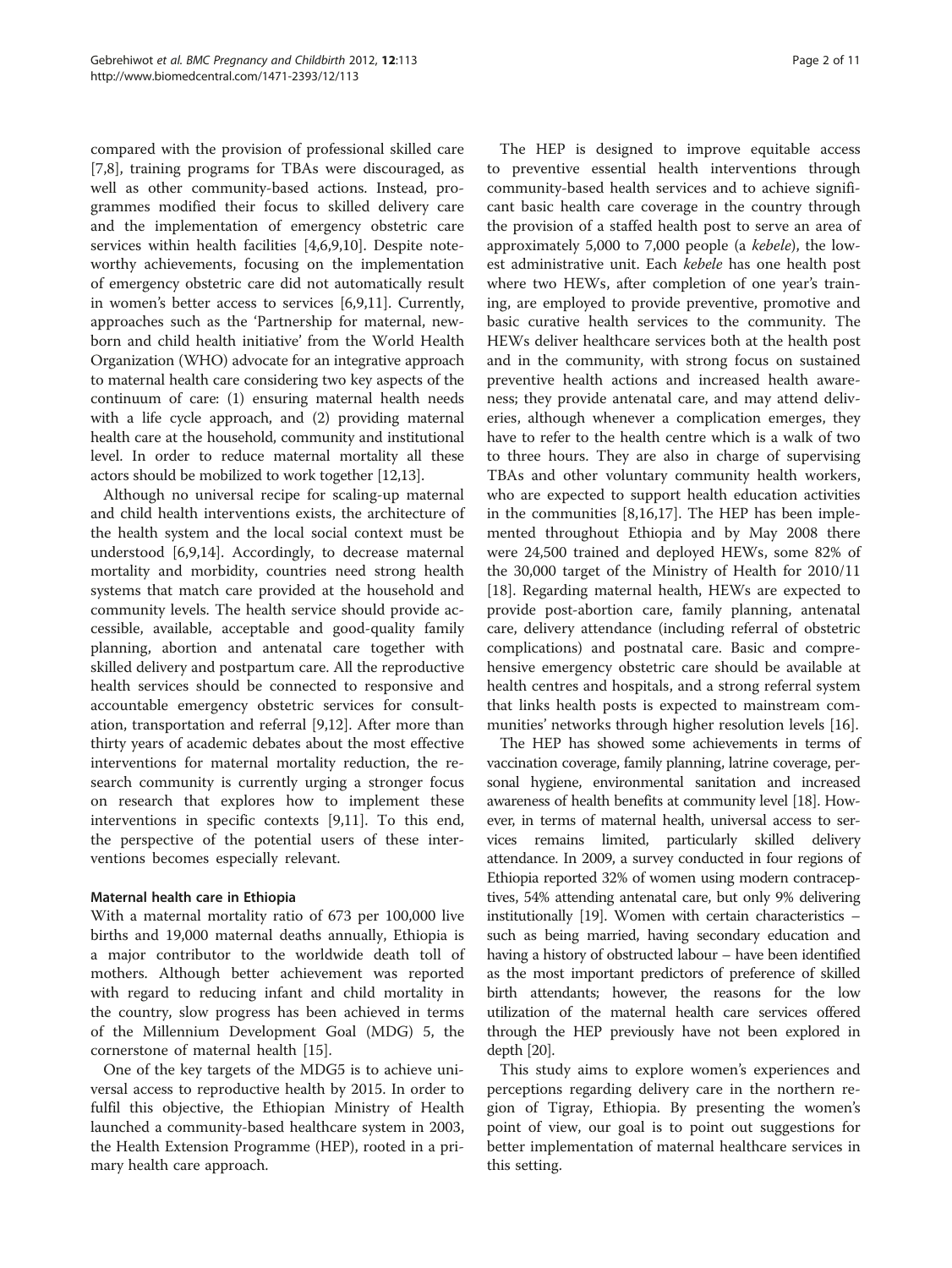#### **Methods**

### Study area

The study was conducted from September 2010 to January 2011 in two rural districts of Tigray province, Ganta-afeshum and Kilte-awlaelo. These districts are located in the northern region of Ethiopia, more than 800 km away from the capital Addis Ababa. The total population of the two districts in 2007 was estimated to be 188,384 [[21\]](#page-10-0).

The two districts included in this study encompass 29 health posts, 10 health centres and two hospitals; around 58 HEWs work in the area. Data from the Tigray Health Bureau have estimated the antenatal care coverage in these two districts to be 52.8% and 80% respectively, whereas skilled delivery attendance drops to 21 and 20% [\[22](#page-10-0)].

#### Participants

For this study, women who had given birth in the last three years (regardless of their current pregnancy status) were invited to take part in focus group discussions (FGDs). The three year period was chosen in order to have enough eligible participants without too long of a recall period. We included both women who had delivered at home and women who had delivered at health facilities, since we expected their experiences and attitudes to be different. Fifty-one women participated in the FGDs; 27 had delivered at home and 24 at a health institution and their age ranged from 15 to 40 years. The participants differed in terms of parity and educational level, all of them were married and the majority were engaged in farming activities.

Women who had been working as community health volunteers were not included in the FGDs, since they were expected to be more aware of the subject in focus (from training and workshops about maternal health). In order to gather different experiences, FGDs were held both with women who lived in kebeles that were close to town and with those located in remote areas.

### Data collection

The HEWs identified potential participants and invited them to come to the health post for the FGD. Once the women arrived, they were requested to choose the place for discussion. The majority of FGDs were conducted outside the health posts. In order to ensure that the women discussed topics more openly, the HEWs and the district health office workers were not allowed to take part in the FGDs.

The first author (TG) moderated all the FGD, and a note-taker was always present as well. Six FGDs were conducted and each lasted between 90 and 120 minutes.

Oral informed consent to participation in the recorded FGDs was obtained from every woman. Confidentiality and privacy were guaranteed, names and other information that would enable participants' identification being removed.

At the beginning, the moderator explained the general topic of the FGD and encouraged the participants to express their ideas freely. The FGD guide included semi-structured open-ended questions with certain key topics to be covered: reasons for women seeking and not seeking antenatal care (ANC) and delivery care (DC), the role of men and relatives in decision-making processes, and encouraging and discouraging reasons to give birth at home and at a health facility (HF). Relevant issues that emerged were followed up in subsequent discussions.

All the FGDs were conducted in Tigrigna, which was the mother tongue of the moderator, the note-taker and the participants. The FGDs were recorded and transcribed verbatim. Handwritten notes were reviewed to add information while we listened to the recordings. The transcriptions were translated into English and thoroughly double-checked against the original by the first author.

#### Data analysis

During the whole process of data collection and analysis, memos were recorded to capture ideas and reflections. The translated transcriptions were imported to software for managing qualitative data (Open Code). The data was analyzed informed by a grounded theory approach with the constant comparison method [\[23](#page-10-0)]. First, open coding was conducted and codes were negotiated between the authors. Through selective coding the categories and subcategories were refined and the core category was identified.

#### Ethical considerations

The study received ethical approval from the University of Mekelle, Ethiopia. Permission was obtained from the district health authorities, besides oral informed consent from participants.

#### Results

#### Making pragmatic choices

During the data analysis, one core category emerged: 'making pragmatic choices'. The core category represented how women in this setting were 'aiming for safer deliveries', making choices between the two available models of childbirth: home delivery, represented by the category 'embedded in tradition', and institutional delivery, represented by the category 'medical knowledge under constrained circumstances'. Women recognized the risks associated with delivery, acknowledged the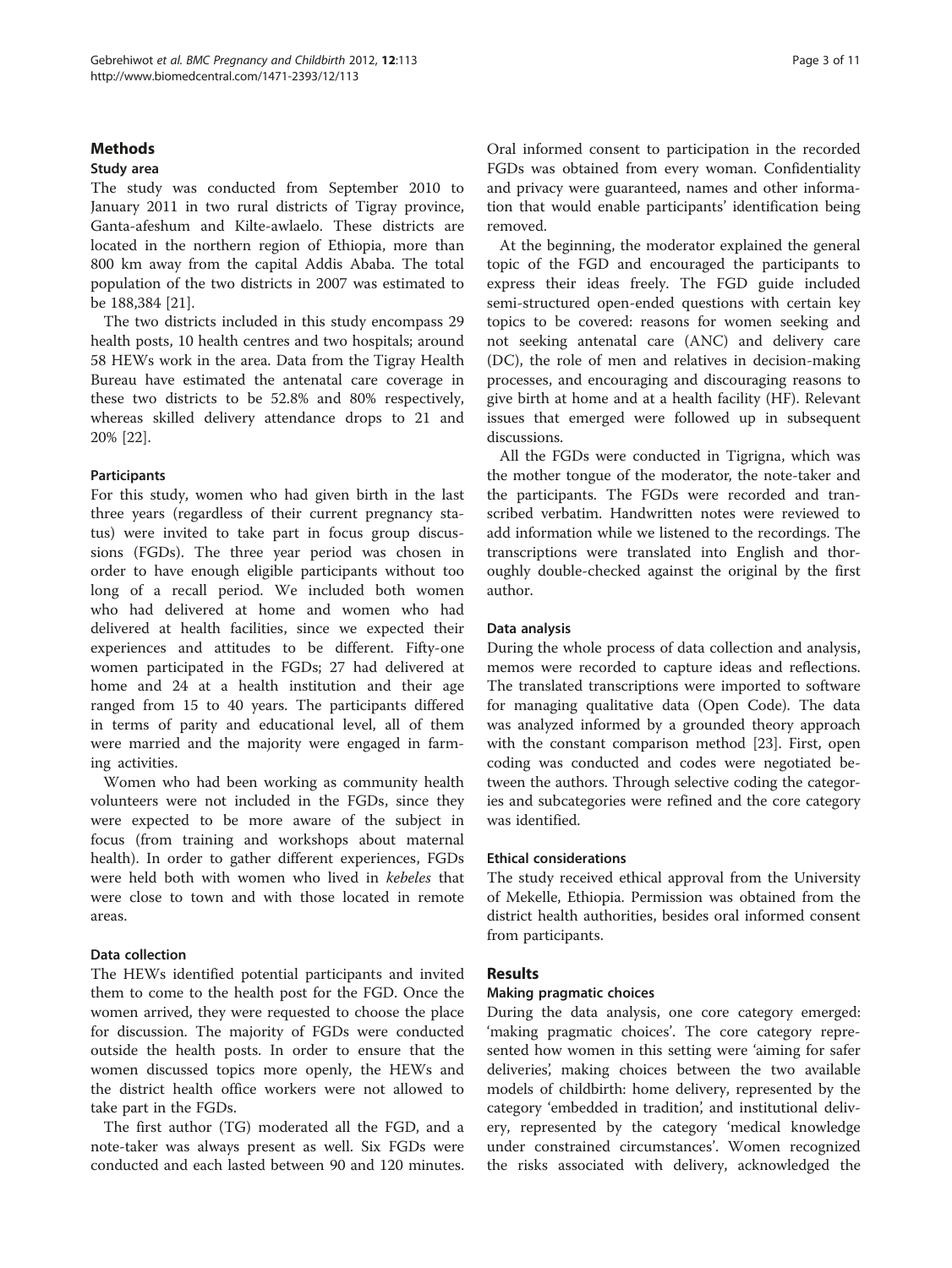positive and negative aspects of both available models, and were pragmatic in their decisions, to the limited extent that the models allowed the mixing of components. Husbands were perceived as supporting women in their aim for a safe delivery.

In Figure 1 the rigidity of both models is symbolized by rectangular forms, whereas the pragmatism of women, who did not see a conflict in mixing components of both models, is symbolized by the circular form representing the category 'aiming for safer deliveries'. Both models included gate-openers who gave support, were close to the women and also appreciated by them, TBAs for the first model and HEWs for the second one (see Figure 1).

# Aiming for safer deliveries

The category 'aiming for safer deliveries' represents how women in Tigray acknowledged the risks associated with pregnancy and delivery, and made attempts – supported by their husbands – to enhance their safety during these periods. Within this category, three subcategories emerged: 'awareness of risks of delivery', 'women decide pragmatically', and 'husbands' support'.

### Awareness of risks of delivery

Participants clearly pointed out that they did not consider pregnancy and delivery as illnesses. They perceived delivery as a natural process, an ordinary event that has been managed at home for generations. Previous noncomplicated home deliveries further helped to reinforce this perception of delivery as a non-illness process. Women also recognized clearly, however, the risks associated with delivery. They recognized a number of complications that can occur during delivery, namely excessive bleeding, prolonged labour or obstructed labour. Excessive bleeding was recognized as a particularly severe threat.

'If it is at home, it is a problem. Nobody will notice if I have a bleed or other complications. They just tell you to keep quiet; I am afraid of losing blood and of a narrow pelvis when giving birth at home'. (Woman who delivered at home - FGD 5)

When complications happened, women thought that there was little that could be done at home or by TBAs; they considered health facilities to be better prepared to deal with them. Women also believed that prenatal check-ups conducted in health facilities could serve to prevent complications during delivery, thus reducing the risks of home delivery.

'Delivering at the hospital has many advantages. They treat complications like bleeding, they give fluid if the mother is exhausted and they also give medication that assists the mother to push down if it is necessary'. (Woman who delivered at health facility - FGD 6)

#### Women decide pragmatically

Women made decisions in a pragmatic way, trying to make the best of the situation and the resources that were accessible to them. They recognized that both home and institutional deliveries had beneficial aspects and limitations. In regards to each of the models, participant women did not feel any contradiction about embracing what they perceived to be good, i.e. they believed that prenatal check-ups were beneficial, but might deliver at home owing to transportation difficulties, and might resort to a health facility if complications such as bleeding, retained placenta or prolonged labor were

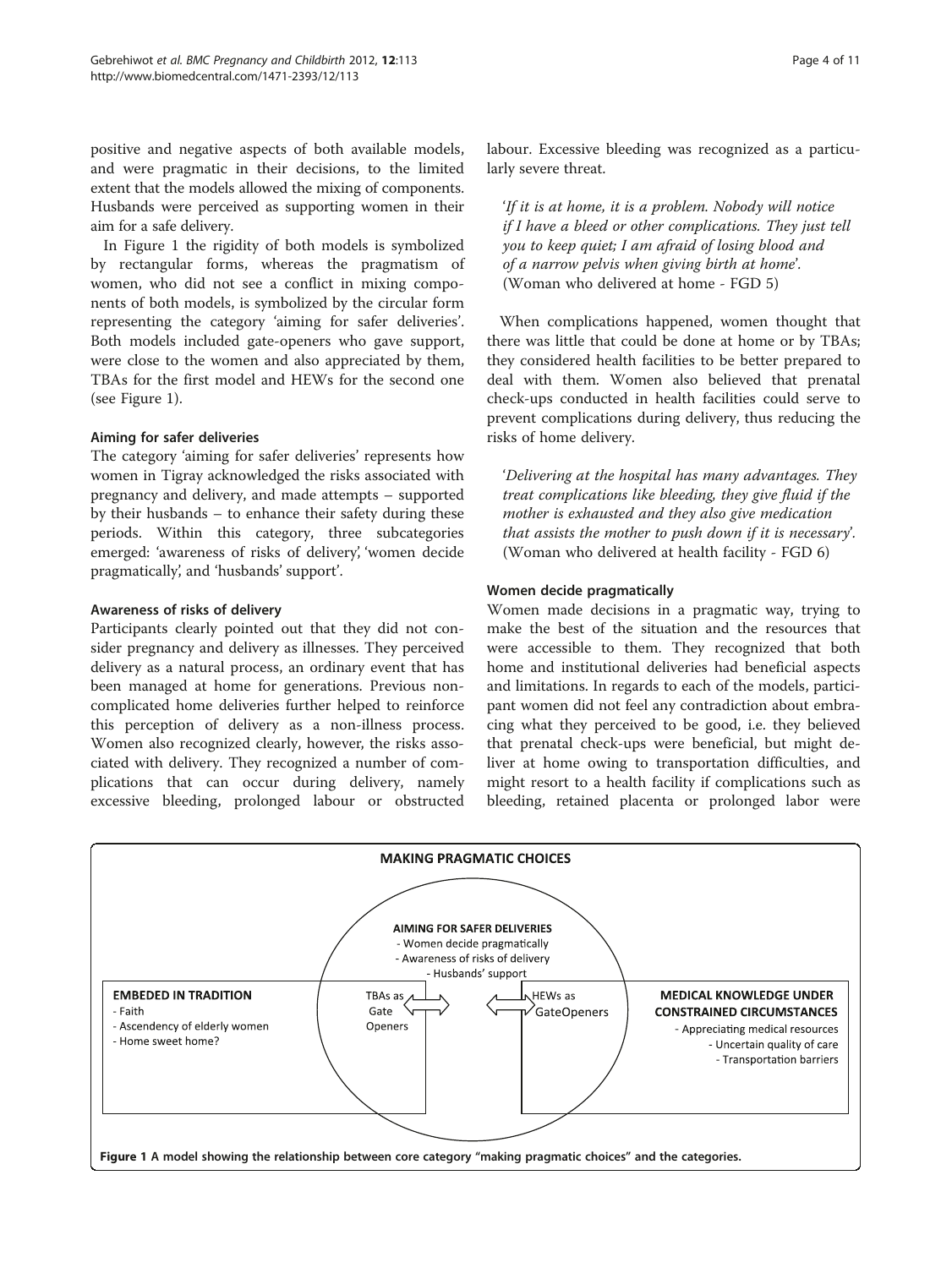encountered. In the same way, God's support during delivery was perceived as available anywhere, independently of the place of delivery; as one participant pointed out, 'there is no conflict between God and hikimina [health facility]' (Woman who delivered at home - FGD 4).

'God is everywhere. Some mothers deliver at home without any help with the help of Saint Mary, that is why I choose to stay at home to give birth whenever conditions seem to be safe, and I also visit hikiminaa for pregnancy check-ups because the health post is close and the HEWs have a good reputation, but for giving birth we decide to go to hikiminaa, when there seems to be any danger because I believe there is a remedy, so, both hikiminaa and God are the same, hikiminaa can also be considered as Saint Mary'. (Woman who delivered at health facility - FGD 3)

Women were ambivalent, perceiving benefits and drawbacks, both on home delivery and institutional delivery, making it difficult to specify which women or in which cases institutional delivery would be preferred. Women were also realistic, in the sense that even if they considered institutional delivery to be better when complications emerged, they recognized that existing barriers may discourage its use.

# Husbands' support

Women described how their husbands encouraged them during pregnancy check-ups and delivery. Women perceived their husbands as supporters and facilitators of institutional delivery.

'If I get sick, my husband intends to take me to the HF. I told him that I wanted to give birth at home, because I was afraid of HFs because of the instruments. Then he encouraged and persuaded me, then they took me to the HF. I gave birth in a nice situation, now I understand HF is good'. (Woman who delivered at health facility - FGD 3)

Though the decision-making power of husbands ranked below elderly women in the family, participants remarked that husbands played a major role, advocating for institutional delivery, and consequently arranging for transportation.

#### Embedded in tradition

The category 'embedded in tradition' referred to how women in Tigray were strongly influenced by cultural factors that encouraged them to continue with the traditional model of home delivery. Within this category four subcategories were found: 'faith', 'ascendancy of elderly women', 'home sweet home', and 'TBAs as gate-openers'.

#### Faith

Faith played a strong role during delivery. The participants described how they trusted God, and especially Saint Mary, for a safe delivery. Furthermore, women described that God was above all and responsible for their destiny. A sense of fatalism was perceived in the way they acknowledged that anything, including complications and death during delivery, could happen at any time, following God's will. In that sense, what was left to the women and their relatives was to attempt to influence God's will in a favourable way. Participants referred to the use of prayers during delivery, especially by the elderly people in the household.

Participants also described how relying on God and Saint Mary could give a false sense of safety, preventing women and relatives from taking other actions in order to manage complications in time. Some women said that by relying on prayers for a safe delivery, expectant mothers might have to wait too long before other actions were taken when complications such as bleeding and delayed labour occurred at home:

'Well, it would be good if I visit the health facility, but owing to the backward tradition, I do not even call on HEWs during labour, there are few women who argue for calling in HEWs, as they say "St. Mary will support me, no need for HEWs"; this is the old tradition'. (Woman who delivered at home - FGD 3)

#### Ascendancy of elderly women

Participants described how decisions regarding where to deliver, whom to call and when and where to seek help when complications emerged were strongly influenced by elderly women in the household, namely the mothers or mothers-in-law of the pregnant women.

During the FGDs, women observed that expectant mothers were pressured by their old parents and relatives to give birth in the same way as previous generations did, at home. Obedience to elderly relatives and parents was expressed as a powerful force for women, even if they did sometimes defy them.

'My grandparents wanted me to wait a little longer at home. They told me to wait and I gave birth incidentally. Generally elderly women influence you to stay at home; however, some women obey the order and give birth at home and others prefer to go the health facility and give birth there'. (Woman who delivered at home - FGD 5)

Participants stated that whenever the issue of visiting a HF was raised, elderly women became worried, because they believed that attendants and relatives were not allowed in the delivery room.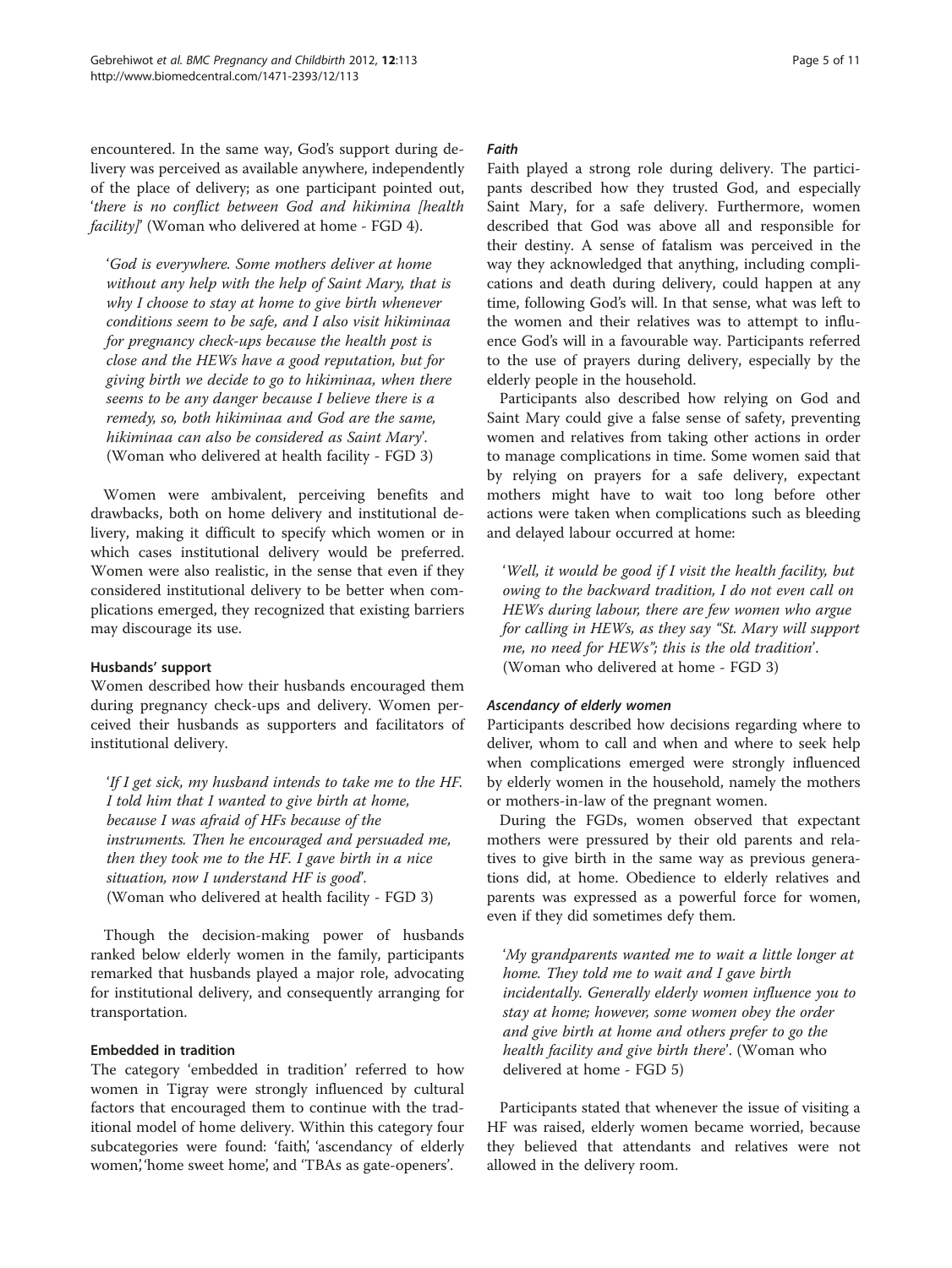Participants also revealed how elderly women distrusted health facilities and portrayed them as risky for mothers and newborns. In health facilities there are frequent check-ups which uncover their bodies, and expose them undressed: unacceptable according to cultural norms. Moreover, elderly women may also argue that at health facilities mothers-to-be may be dangerously exposed to cold (e.g. the windows are open and women are told to remove their clothes and wear light gowns), which they believe delays uterine contraction and extends labor.

However influential these elderly women might be, participants also expressed their disagreement with some of the harmful traditions that have been practised by elderly women during home delivery. For example, they described how elderly women have been facilitating breast-feeding of newborn babies by women other than their mothers, which they thought could expose them to HIV infection. They recalled how newborn babies were offered butter, water and sugar soon after delivery by elderly women, which they thought might produce severe abdominal cramps. Participants also expressed their dislike of the tradition of putting dung on the umbilicus of newborn babies.

Women expressed that accessing ANC was woman's decision; however, regarding delivery care the decision making was much more dependent on others. Women reported that husbands were in favor of institutional delivery, whereas, the elderly favored home delivery. Women also revealed that when emergency care was sought, community members called HEWs. When HEWs were called, they became in charge, since they are responsible and accountable for any health event encountered at the community level.

#### Home Sweet Home?

This subcategory referred to how women perceived home as a convenient and familiar place for delivery. At home women felt warm, and received the love and support of all family members. When they delivered at home, they did not have to worry about transportation, costs, opening times or availability of staff.

Another argument in favour of home delivery referred to the domestic tasks that were considered as women`s responsibility, such as caring for the rest of the children. Participants said that they preferred to stay at home where they were able to carry out domestic activities, better than travelling to the health facility and staying there for a long time. Women considered themselves the only responsible family members to engage in domestic activities, and worried that if they left the home for a long period, such as for delivery, these tasks would be neglected.

'I stayed at home to look after my children. I should manage my life at home, I have kids to take care of. I am the one who gives them whatever they need, food, drink and the like'. (Woman who delivered at home - FGD 2)

Women considered home as a familiar environment, and they perceived delivering at home as surrounded by known people, love and good hospitality. However, women also acknowledged the disadvantages of home delivery; e.g. home delivery may not always be safe, while at the health facility health workers could keep an eye on expectant mothers and intervene if complications emerged.

"I am not sure, it is not good to stay at home. I don't think home delivery is safe. Rather when you deliver at health institution the HWs keep an eye on you and take good care of you. They are responsible." (Woman who delivered at health facility - FGD 5)

Challenging opinions also emerged, in that expectant mothers would not be able to engage in any activity during labour or postpartum. Thus, the argument for encouraging home delivery as a way of enabling women to continue fulfilling domestic tasks was considered unreasonable, as one participant from Beati expressed it:

'How I would be able to look after my family during labour? It is difficult to look after your family at the time of labour. And even when someone delivers at hospital they come back home on the second day. Therefore it is only because of backward tradition. I give birth at home only because I have never felt pain or got sick'. (Woman who delivered at home - FGD 4)

#### TBAs as gate-openers

Women expressed their closeness to TBAs, who were their grandmothers or other relatives, such as aunts or mothersin-law. TBAs were perceived as strongly attached to the participant women and their communities, and highly influential on the decision regarding place of delivery.

Women said that TBAs advocated home delivery, but they were not completely antagonistic to medical knowledge; they integrated some medical supplies in their practice, and they were perceived as willing to refer complicated cases to the health facilities. TBAs did not oppose referral to health facilities when complications emerged. When they believed the delivery was unmanageable or complicated, TBAs were perceived as willing to refer to health facilities. Women viewed the role of TBAs favourably, and appreciated the comprehensive care provided by TBAs, e.g. how TBAs accompanied women to health centres in the case of complications during home delivery:

'I was assisted by my mother when I gave birth, but TBAs used to hold gloves, cotton and towels. They are good at giving care and encourage women during birth. Most of the TBAs refer us to health facilities if they feel that there is a problem'. (Woman who delivered at home) - FGD 1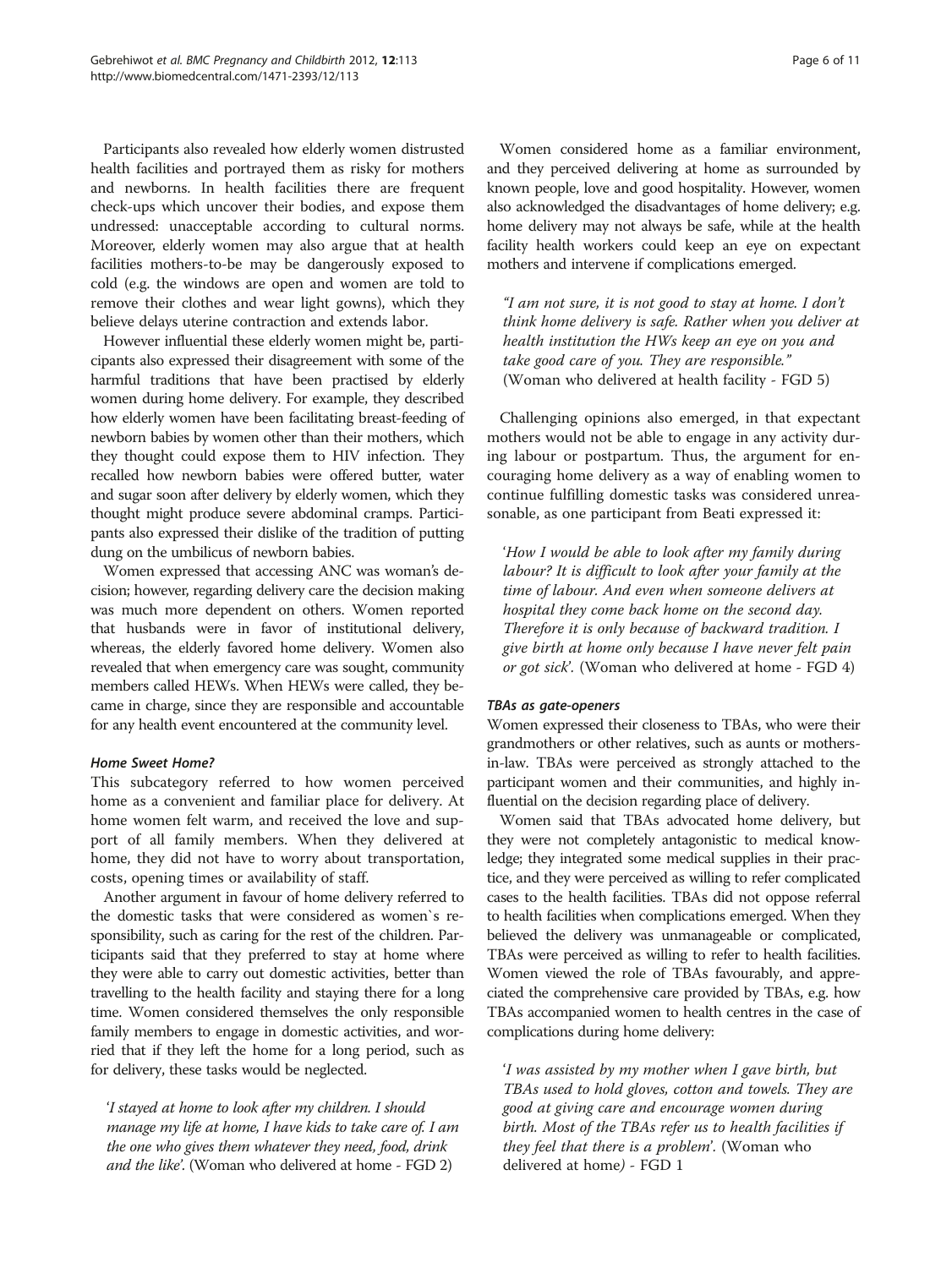#### Medical knowledge under constrained circumstances

The category 'medical knowledge under constrained circumstances' referred to how women perceived the medical services available to them regarding delivery care. On the one hand, women realized that health facilities, especially hospitals, were resourceful at managing complications. Women appreciated the medical resources provided at health facilities in terms of human resources and non-human resources such as drugs. On the other hand, women criticized the poor quality of care provided in health facilities in this setting, both in terms of unreliability (e.g. being understaffed and under-supplied), and offering disrespectful treatment to users. The lack of reliable transportation to the health facilities and the fact that relatives were discouraged from supporting women during institutional deliveries were also negatively perceived. Four subcategories were identified in relation to this category: 'appreciating medical resources', 'uncertain quality of care', 'transportation barriers', 'HEWs as gate-openers'.

#### Appreciating medical resources

Women described how their opinions had changed regarding the role of health facilities in dealing with delivery-related complications, from rejecting procedures such as caesarean sections to acknowledging that they could be life-saving interventions. Negative home delivery experiences when women faced life -threatening complications also contributed to the recognition of medical care as valuable:

'Nowadays hospital deliveries are becoming common and even if some problem occurs, an operation is performed and the mother and the child are kept safe without any payment for all the services provided.  $[...]$  A long time ago I was afraid of operations; these days, if there seems to be a danger and if I am requested to be operated on I accept the suggestion and an operation is performed to save women's and babies' lives'. (Woman who delivered at health facility - FGD 6)

Women appreciated the resources provided at the health facilities. They valued the information offered by the health workers, e.g. they described how health workers informed them about how to breast-feed their newborn babies. They felt safe and secure when assisted by skilled attendants at health facilities during delivery.

In addition they appreciated the non-human resources available at health facilities, e.g. drugs, especially injections. They valued different interventions that were applied by health workers at hospitals during pregnancy and delivery such as abdominal examination, measurement of blood pressure or checking the foetal heart beat.

They also believed that giving birth at health facilities was more hygienic than at home. The fact that deliveries at health facilities were free of charge was also mentioned.

#### Uncertain quality of care

Women appreciated medical services for their ability to deal with complications and recognized the value of medical interventions in ensuring a safe delivery. Yet they also described the poor quality of the medical services available to them, partly because the services were perceived as unreliable. Women criticized health facilities for very long waiting times, and health workers for not being available during nights or weekends, and offering incomplete health services. Women also complained of the poor skills and competencies of health providers, whom they considered to be undertrained and offering inaccurate diagnoses. Health workers were criticized for not taking immediate decisions and actions when expectant mothers were not at ease; they complained about having to go back and forth to the health facility during delivery, and felt irritated for not being promptly referred to the hospital:

'When I gave birth to my second child I went to the health centre at night. I was bleeding and they did not refer me to hospital immediately. I spent the night there. I had severe pain, I was suffering and exhausted in a room alone, but they were watching me through the window. In between, if I die, what happens? When the grandparents and other neighbours observe, how do they feel? They would decide to stay at home; they would prefer to give birth at home. Then I went to the hospital at three o'clock in the morning. They injected me with a medicine and I gave birth immediately'. (Woman who delivered at health facility - FGD 4)

On the other hand, women also criticized health workers' attitudes and said that they felt disrespected by them; some even insult and embarrass women during delivery.

Whenever this happened, the news spread and women were deterred from attending health facilities for delivery. Women also complained that health providers disregarded their wish for relatives to accompany them during delivery and their lack of warmth when treating mothers and newborn babies.

#### Transportation barriers

One of the reasons for women giving birth at home was because they could not accurately predict the exact time of their delivery, and consequently they could not plan their transportation to a health facility.

Participants from areas close to the town and those from remote areas described the problem of transport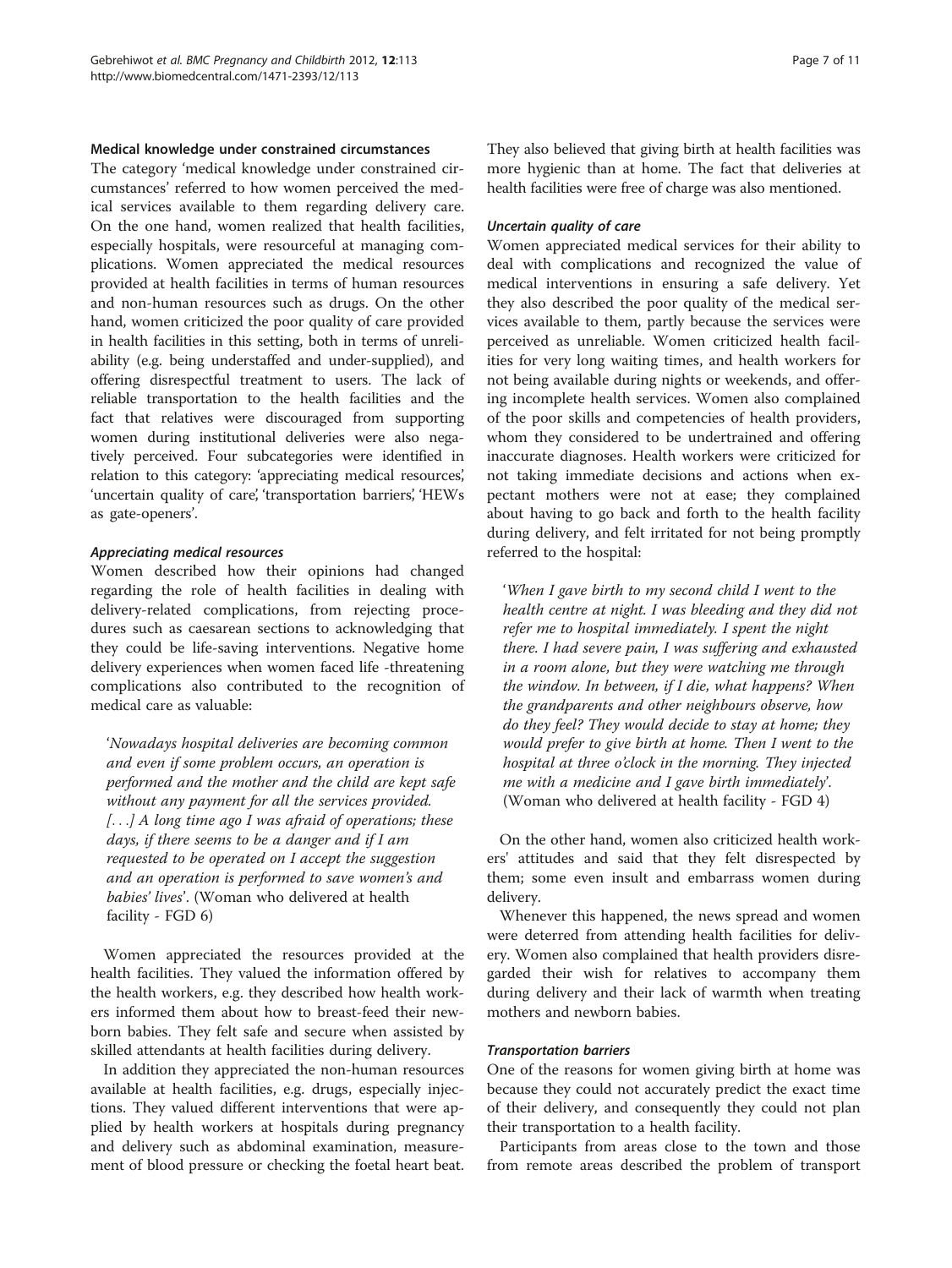access in different ways. Women said that although an ambulance was available in their locality, reaching areas with difficult roads was easier said than done.

Moreover, women from remote areas mentioned a lot of complications, such as bleeding and abnormal foetal position, that could occur when expectant mothers were transported by stretcher from mountainous localities to the health facilities. They described how difficult it often was to seek transportation means during the night in a place where there were no telephones and no ambulances. Furthermore, asking neighbours to carry women on a stretcher at night was perceived as creating inconvenience. Considering the difficulties of arranging proper and timely transportation, home deliveries seemed much more convenient to the participants:

'I wanted to give birth at HF, but I had no one to bring me here. I could not find a car to bring me here. This is not a place like in town where you can immediately make a phone call and obtain a vehicle for transport; you have to call on a lot of people to carry you on a stretcher and take you to the HF'. (Woman who delivered at home - FGD 2)

#### HEWs as gate-openers

This subcategory refers to the role of HEWs at the community level in creating a conducive atmosphere and harmony to support women in delivery and antenatal care services. Unlike health workers at hospitals and health centres, HEWs were nearby and known by women; they belonged to the same communities and shared similar backgrounds. For this reason, participants felt comfortable with the HEWs and appreciated it when they approached them.

'HEWs have a good reputation, they consider me as their sister, give me good care, they identify which specific locality I come from, they receive me with a smiling face'cxxx (Woman who delivered at health facility - FGD4)

HEWs encouraged women to visit health facilities for antenatal care and delivery. HEWs frequently visited communities and households, and women recognized them from their engagement in different health activities. Women also appreciated how HEWs reassured expectant mothers during delivery and how they helped with referrals when complications that were beyond their capacity emerged.

The proximity of health posts to the communities has created a better opportunity for women to utilize services such as antenatal care. Participants said that the health post service was provided in a short period of time compared with health centres and hospitals, not only owing to proximity to the communities but also because of the HEWs' commitment.

# **Discussion**

This study shows how women in Tigray made pragmatic choices between two models of delivery, represented respectively by the categories 'embedded in tradition' and 'medical knowledge under constrained circumstances'. The model represented by 'embedded in tradition' has existed in Ethiopia since ancestral times, whereas the model represented by 'medical knowledge under constrained circumstances' is a newcomer, especially in rural parts of the country [\[24](#page-10-0)]. Before the existence of health facilities, there were traditional ways to deal with issues of delivery, and women were familiar with them. Moreover, despite husbands' support for skilled birth attendants, transportation was not easily available to these women, making institutional delivery a more complex option, especially when labour started during the night or when women lived in remote areas. These two models co-existed but there was no coordination between them and there were even conflicts and competition between them.

The Ethiopian HEP builds on the principles of primary health care, and aims to network volunteer community health workers, including TBAs, with HEWs and higherlevel health facilities [[8\]](#page-9-0). This study shows, however, that the health system in Tigray does not seem to be aligned with this integrated approach, and the very relevant role of family and traditional agents such as TBAs in ensuring safe deliveries is diminished. HEP was designed to foster health promotion, prevention and basic curative services. During the inception of the program a strong linkage between community, TBAs, HEWs and health facility was thought to promote implementation of skilled delivery attendance and Emergency Obstetric care (EmOC). However, the local solution was not fairly integrated with the skilled attendance delivery and EmOC, due to resource and time constraints.

When the women from this study made choices, they were pragmatic. They did not see any contradiction in embracing part of one model and part of the other and tried to take the best from each model within certain limitations. Even more, within these two models, gateopeners trusted by women existed: TBAs for the first model and HEWs for the second. Albeit they advocated and promoted a different model, they were also on the side of the women, supporting them in the process of achieving a safer delivery, and not just inviting them to adopt a particular form of delivery care. These results back the continuum of care approach in considering family, traditional community agents and clinical settings not as competing actors but as collaborators [[4,12\]](#page-9-0).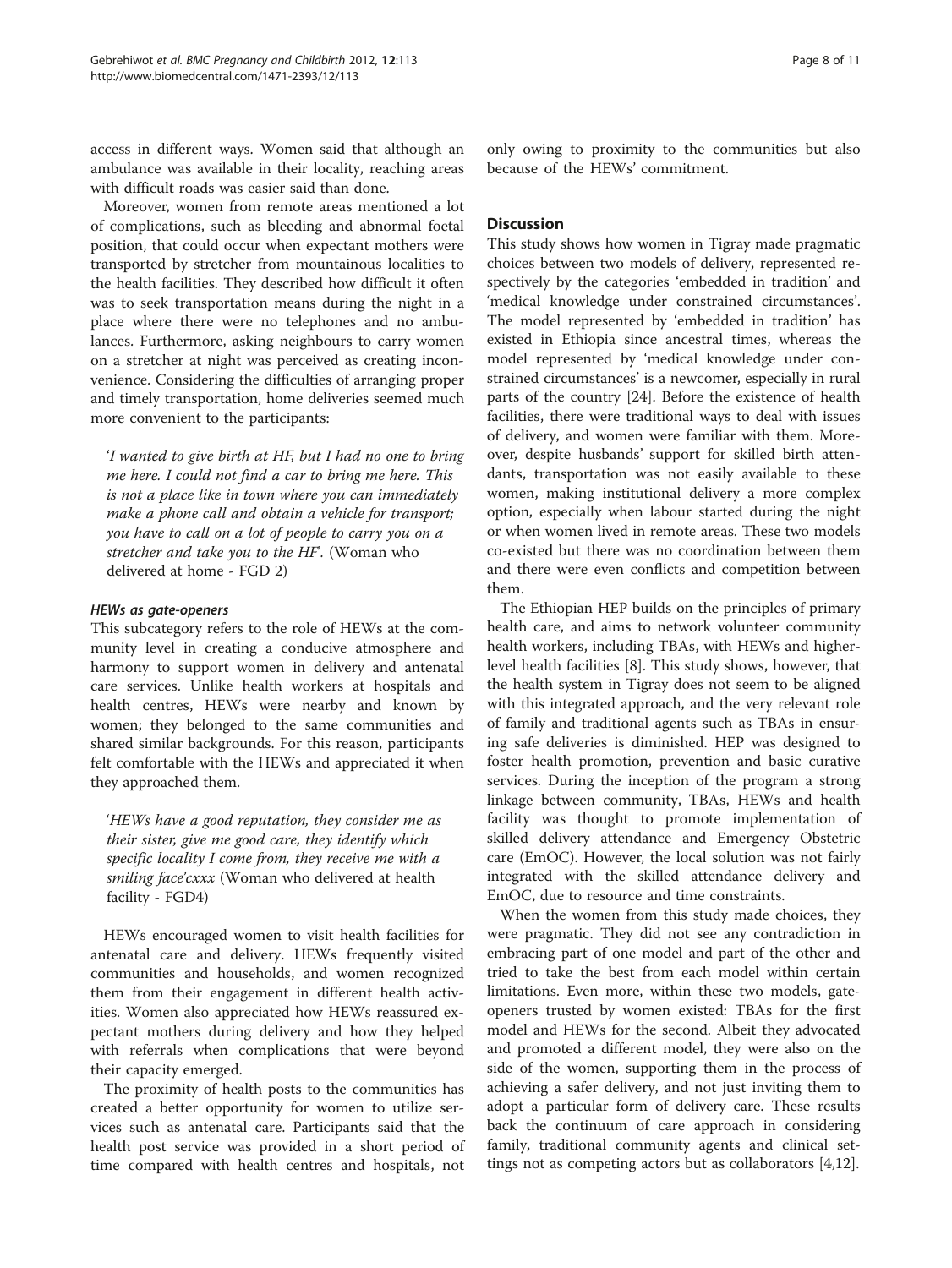Our results differ from other studies regarding women's awareness of risks associated with pregnancy and delivery [[25](#page-10-0)-[28\]](#page-10-0). In the urban area of Tigray, one barrier to care was the lack of knowledge on danger signals, but participants in our study were well aware that delivery could place women's lives at risk [[28](#page-10-0)]. Postpartum haemorrhage, the main cause of maternal mortality, was clearly understood by these women as a complication that needed urgent action. Moreover, they recognized that medical services could effectively deal with it, and did not express resistance towards measures such as emergency caesarean section, injections or blood transfusions.

Women's appreciation of medical resources has also been identified in another region of Ethiopia [[29\]](#page-10-0) and could have become a strong basis for enhancing women's access to skilled delivery attendance and emergency obstetric care services. In Tigray, however, the dismal situation of maternal healthcare services posed an enormous barrier for women actually using these services during delivery. If enhancing quality of care regarding availability of drugs or technical skills is expensive and hard to achieve in resource-limited settings, respectful interactions with users do not need high investment but rather an attitudinal change in the institutional culture of the health systems [[25,30,31\]](#page-10-0). Previous studies in Ethiopia have also stated the importance of provider-patient interaction in ensuring adequate service delivery [\[31\]](#page-10-0). Our study also points out the importance of allowing relatives and/or community health care workers into the delivery room, another change that would increase women's acceptance of institutional delivery and has proven to be cost-effective [\[32](#page-10-0)].

Results from this study align with previous research from similar settings which also points out that transportation difficulty remains a barrier to accessing institutional delivery [[33-36](#page-10-0)]. This study points out that even if relatives and neighbours are willing to transport women using stretchers, it is not seen as convenient or safe by women. Other barriers, such as embarrassment or fear of causing inconvenience, prevented women from accessing a health facility, especially considering that women were well aware that when they reached the services resources might not be available or the quality might not be good.

This study stresses the important role of health workers at the community level, both traditional health workers such as TBAs and health workers integrated within the health systems such as HEWs. Other studies in Ethiopia have highlighted the important role that HEWs play [\[37](#page-10-0)]. Women felt them to be closer, perceived them as more reliable, and observed that their relationship with them was more respectful. Women also said that they would like to have access to higher

resolution services provided by HEWs at the level of the kebele. Offering emergency obstetric services at this level is currently unaffordable, however, and consequently a good referral system is necessary. It means that community workers should be in close contact with higher resolution facilities, in order to ensure an adequate response to problems and complications that may arise during pregnancy, delivery and postpartum.

Another interesting finding emerging from this study was the positive perception women had regarding the involvement of their husbands during delivery. Other studies in Ethiopia have pointed out the key role of husbands in decision-making regarding seeking health care during delivery. They portrayed husbands mainly as barriers to their wives' health, however, e.g. they were unwilling to spend money on their wives' well-being and preferred to wait when complications emerged [\[8](#page-9-0)[,38,39](#page-10-0)].

#### Methodological considerations

The setting of the FGDs where women were interviewed and the first author's position as a member of the Medical Faculty of the University may have affected participants' opinions through social desirability bias. The fact that the first author was a man, interviewing women could have affected the results, albeit during the FGDs women seemed to participate actively and freely. Another limitation of the study relates to the fact that the interviews were translated into English for the analysis, allowing the involvement of all four researchers. This could have led to some of the original meanings narrated by the participant women in Tigray being lost.

Participants were purposely selected for their ability to contribute to the research question, and an effort was made to contextualize the results and to detail the analytical process. However, the way informants were selected by HEWs could have led to social desirability bias, namely respondents providing a more positive attitude towards institutional delivery.

It would have been useful to collect information from other key actors on delivery (such as TBAs or HEWs) but here we decided to focus on women's perspectives, and how they perceived the roles of delivery attendants, both professionals and TBAs.

Measures were taken to strengthen trustworthiness. In order to enhance dependability, an emergent design was followed and the guide with questions incorporated relevant issues that emerged from previous FGDs. Since the first author was originally from Tigray and living in the area, credibility – how well the findings had captured the reality being explored was enhanced by prolonged engagement. The fact that the other researchers were not familiar with the setting added the external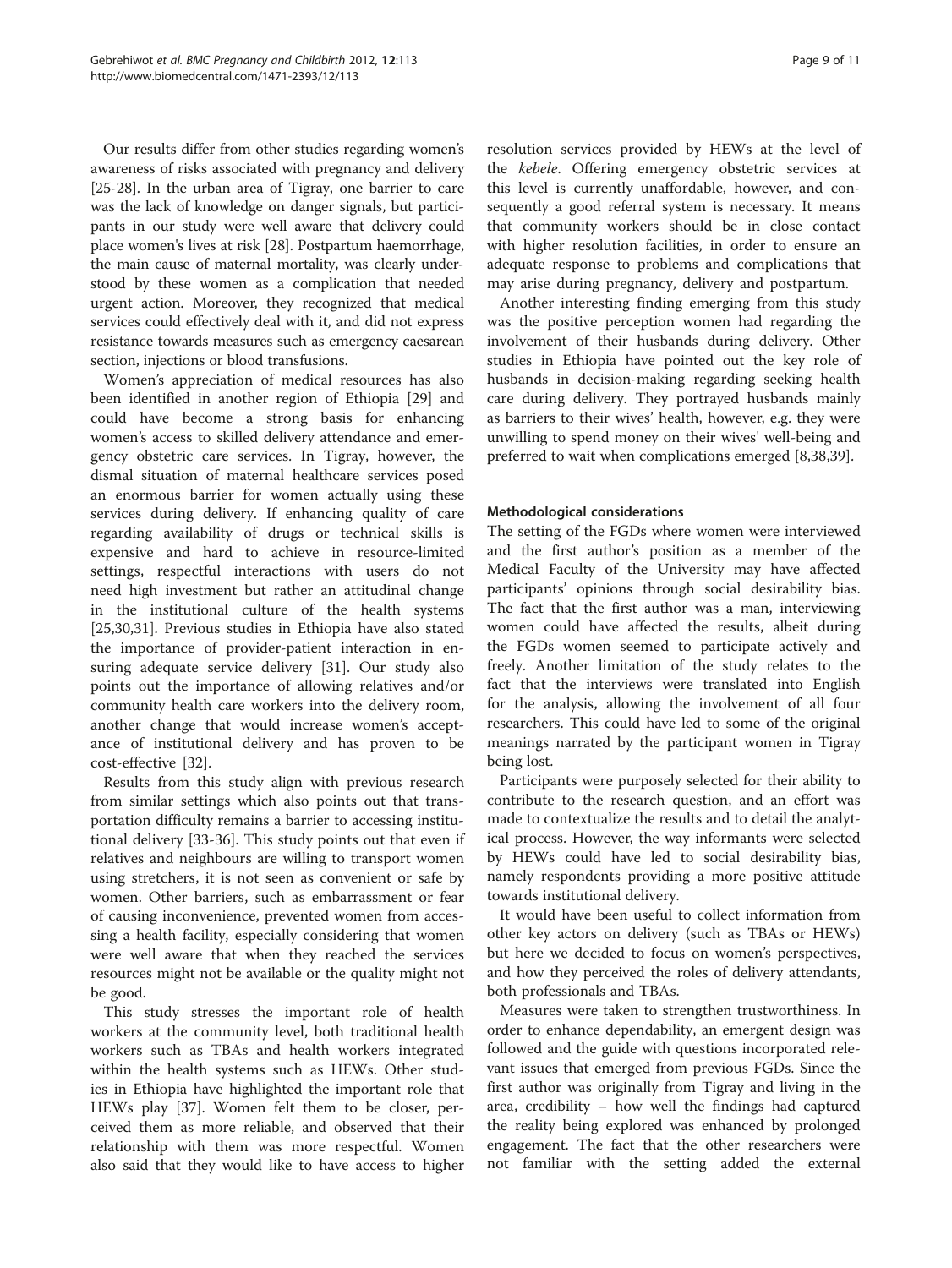<span id="page-9-0"></span>perspective. Triangulation of researchers also contributed to credibility [\[40](#page-10-0)].

# Conclusions

The women who participated in this study were actively making choices for a safer delivery. In this process they had to choose between two models of childbirth, the traditional model represented by the category 'embedded in tradition' and the medical model represented by the category 'medical knowledge under constrained circumstances'.

Women were pragmatic in their decisions, and did not feel any conflict when choosing between the two available models of delivery. These two models, however, were not as open as the women themselves. Women had to decide between (1) giving birth at home, in a known place, sanctioned by tradition, faith and the ascendancy of the elderly, but where little could be done to manage complications, or (2) delivering at health facilities, where medical knowledge could (theoretically) manage complications, but where services' availability was on occasion erratic, the quality of care poor and staff's attitudes disrespectful. Women were not alone in their struggle for a safe delivery: traditional birth attendants, health extension workers, and husbands were perceived as sharing the women's concerns.

This study indicates that debates regarding effective interventions to decrease maternal mortality should not be reduced to theoretical efficiency but should take into account that contextual factors shape the way in which these interventions are actually implemented in real life. The current low rate of skilled birth attendants both in Tigray and nationally indicates that the balance of decisions favours the 'traditional model'. Women have however expressed a positive opinion about the 'medical model' but this demands a stronger commitment from the healthcare authorities. We suggest that health services should increase their availability and quality of care, the TBAs' role should be re-examined, and training programmes strengthened. Moreover, we recommend that a well-designed, coordinated and feasible referral system should be implemented. Along with these, health institutions should allow a community care giver or relative during child birth for provision of continous emotional support to women which women considered as a key factor for satisfying their needs.

#### Competing interests

The authors declare that they have no competing interests.

#### Authors' contributions

TG designed the study, participated in data collection and analysis and prepared the draft of the manuscript; IG, KE and MSS provided scientific advices on the design of the study, data analysis and throughout the preparation of the manuscript. All authors read and approved the final manuscript.

#### Acknowledgements

We sincerely express our appreciation to the organization Etiopia-Utopia for covering the expenses of data collection for this research. We are grateful to the women who participated in this study for their cooperation during the focus group discussions and we also appreciate the collaboration with the district health offices and the Tigray regional health bureau. This work was partly supported by the Umeå Centre for Global Health Research, funded by FAS, the Swedish Council for Working Life and Social Research (Grant no. 2006–1512).

#### Author details

<sup>1</sup>Department of Public Health, College of Health Sciences, Mekelle University, Mekelle, Ethiopia. <sup>2</sup>Department of Public Health and Clinical Medicine Epidemiology and Global Health, Umeå University, Umea, Sweden.

#### Received: 18 January 2012 Accepted: 5 October 2012 Published: 19 October 2012

#### References

- 1. Nations U: The Millennium Development Goals. New York: United Nations Report; 2010.
- 2. Hill K, Thomas K, AbouZhar C, Walker N, Say L, Inoue M, Suzuki E: Estimates of maternal mortality worldwide between 1990 and 2005: an assessment of available data. Lancet 2007, 370(9595):1311–1319.
- 3. Ronsmans C, Graham WJ: Maternal mortality: who, when, where, and why. Lancet 2006, 368(9542):1189-1200.
- 4. Lawn JE, Tinker A, Munjanja SP, Cousens S: Where is maternal and child health now? Lancet 2006, 368(9546):1474–1477.
- 5. Kinney MV, Kerber KJ, Black RE, Cohen B, Nkrumah F, Coovadia H, Nampala PH, Lawn JE: Sub-Saharan Africa's Mothers, Newborns, and Children: Where and Why Do They Die? PLoS Med 2010, 7(6):e1000294
- 6. Darmstadt GL, Lee AC, Cousens S, Sibley L, Bhutta ZA, Donnay F, Osrin D, Bang A, Kumar V, Wall SN, Baqui A, Lawn JE: 60 million non-facility births: who can deliver in community settings to reduce intra-partum related deaths? Int J Gynaecol Obstet 2009, 107:S89–S112.
- 7. Greenwood AM, Bradley AK, Byass P, Greenwood BM, Snow RW, Bennett S, Hatib-N'Jie AB: Evaluation of a primary health care programme in the Gambia. I. The impact of trained traditional birth attendants on the outcome of pregnancy. J Trop Med Hyg 1990, 93(1):58-66.
- Koblinsky M, Tain F, Gaym A: Responding to the maternal health care challenge: The Ethiopian Health Extension Program. Ethiop J Health Dev 2010, 24(1):105–109.
- 9. Freedman LP, Graham WJ, Brazier E, Smith JM, Ensor T, Fauveau V, Themmen E, Currie S, Agarwal K: Practical lessons from global safe motherhood initiatives: time for a new focus on implementation. Lancet 2007, 370(9595):1383–1391.
- 10. Yosuf J, Mulatu T, Nigatu T: Revisiting the exclusion of TBAs from formal health systems in Ethiopia. Kenya-Nairobi: AMREF; 2010.
- 11. Nyamtema AS, Urassa DP, van Roosmalen J: Maternal health interventions in resource limited countries: a systematic review of packages, impacts and factors for change. BMC Pregnancy Childbirth 2011, 11:30.
- 12. Kerber KJ, de Graft-Johnson JE, Bhutta ZA, Okong P, Starrs A, Lawn JE: Continuum of care for maternal, newborn, and child health: from slogan to service delivery. Lancet 2007, 370(9595):1358–1369.
- 13. WHO: The partnership for maternal, newborn and child health. WHO: Geneve; 2011. Available from: [[http://www.who.int/pmnch/en/\]](http://www.who.int/pmnch/en/), [accessed on 2011 May 20].
- 14. McCoy D, Storeng K, Filippi V, Ronsmans C, Osrina D, Matthiasb B, Campbell OM, Wolfeb R, Prosta A, Hilla Z, Costelloa A, Azadc K, Manandhare DSM: Maternal, neonatal and child health interventions and services: moving from knowledge of what works to systems that deliver. International Health 2010, 2(3):87–98.
- 15. Accorsi S, Bilal NK, Farese P, Racalbuto V: Countdown to 2015: comparing progress towards the achievement of the health Millennium Development Goals in Ethiopia and other sub-Saharan African countries. Trans R Soc Trop Med Hyg 2010, 104(5):336–342.
- 16. Federal Ministry of Health: Health extension programme implementation guidelines. Addis Ababa: Ministry of Health; 2004.
- 17. Federal Ministry of Health: Health extension programme in Ethiopia. Addis Ababa: Ministry of Health; 2007.